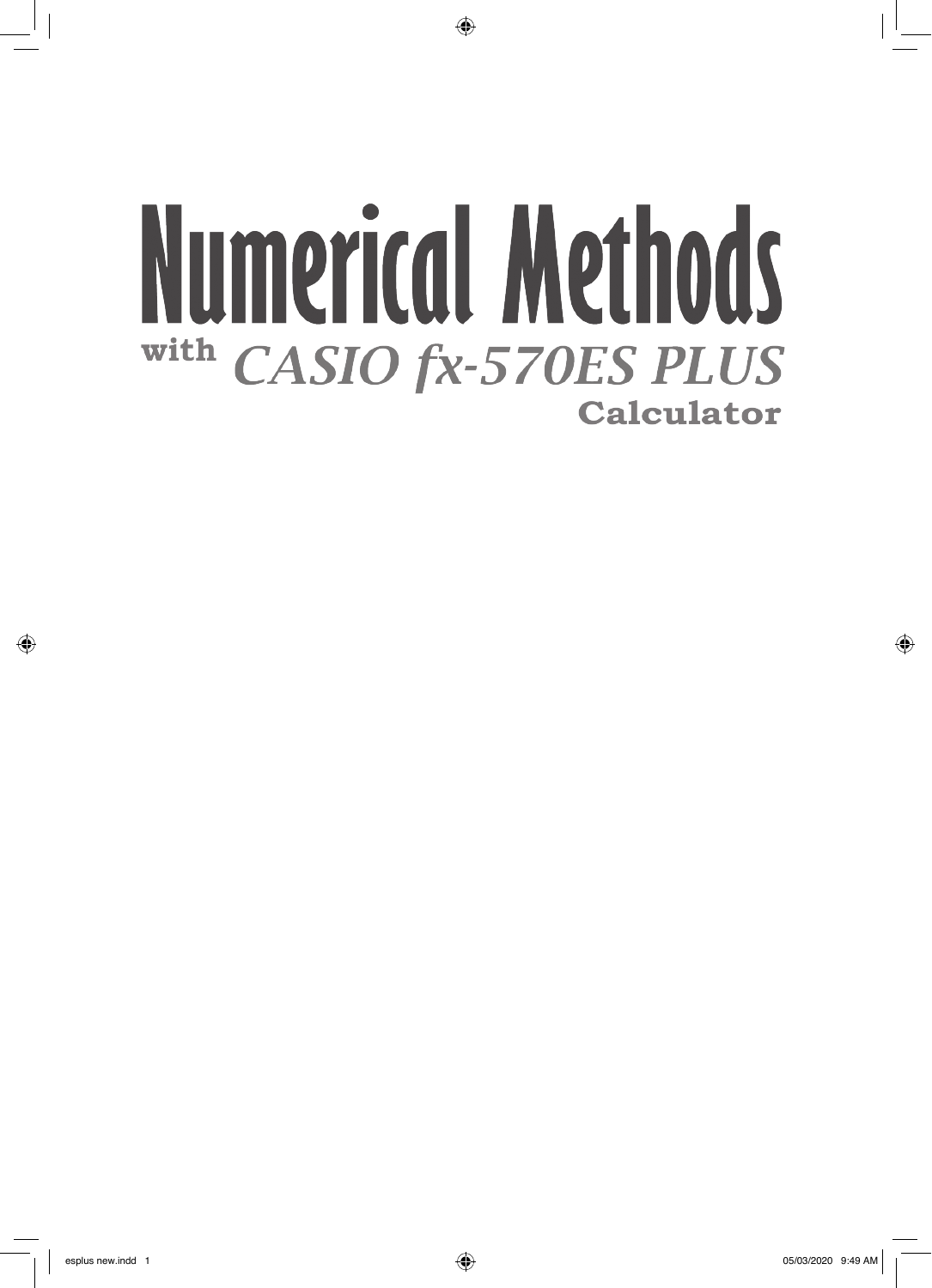# **Numerical Methods** with **CASIO fx-570ES PLUS Calculator**

 $\bigoplus$ 

**TAY KIM GAIK PHANG CHANG LIM KIAN BOON** 



⊕

 $\bigoplus$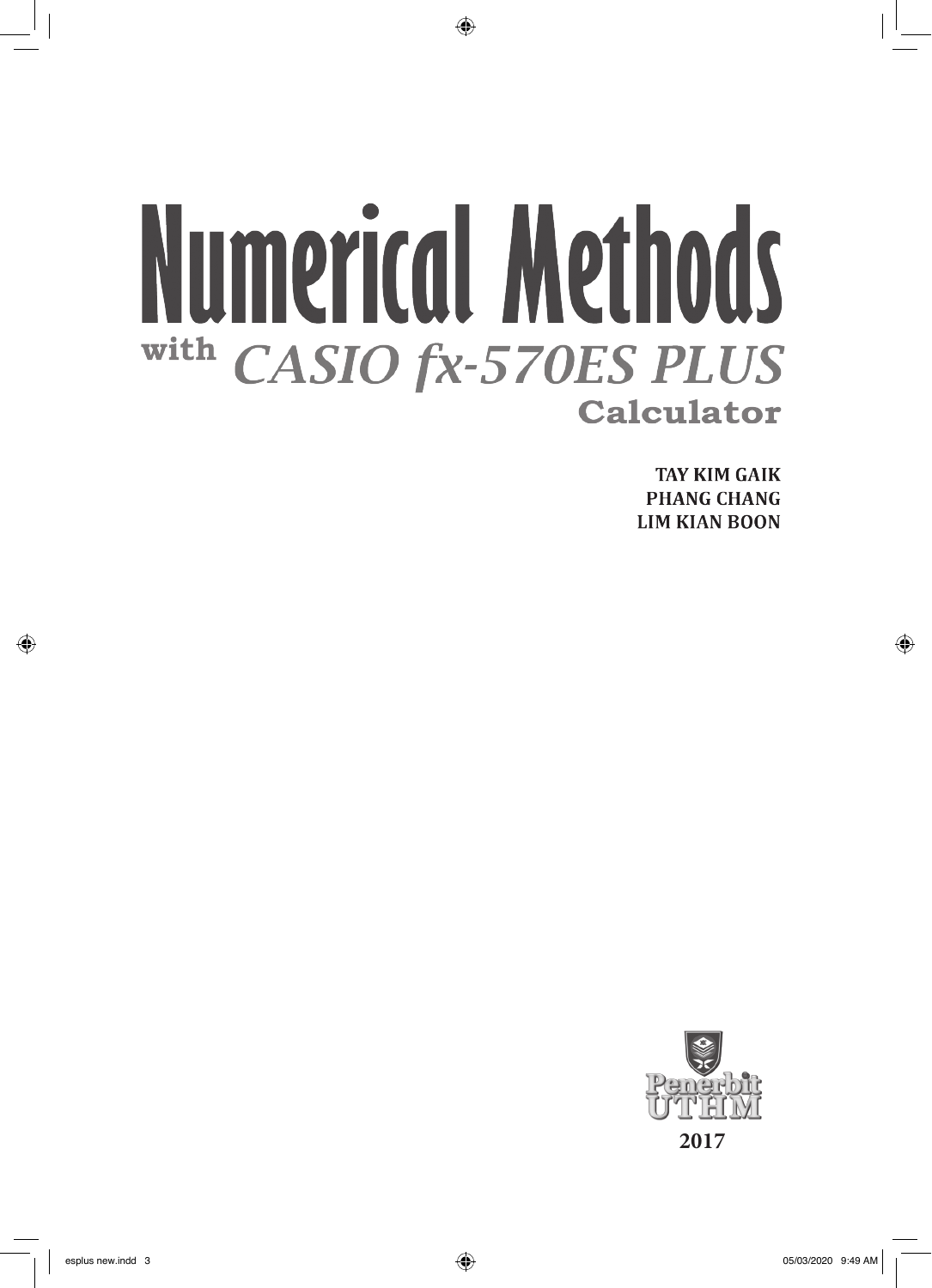#### © Penerbit UTHM First Published 2017 Second Published 2019

⊕

Copyright reserved. Reproduction of any articles, illustrations and content of this book in any form be it electronic, mechanical photocopy, recording or any other form without any prior written permission from The Publisher's Office of Universiti Tun Hussein Onn Malaysia, Parit Raja, Batu Pahat, Johor is prohibited. Any

negotiations are subjected to calculations of royalty and honorarium.

Perpustakaan Negara Malaysia Cataloguing—in—Publication Data

Tay, Kim Gaik

Numerical Methods with CASIO fx-570ES PLUS Calculator / TAY KIM GAIK, PHANG CHANG, LIM KIAN BOON. Includes index Bibliography: page 253 ISBN 978-967-0764-75-7 1. Calculators. 2. Mathematical instruments. I. Phang, Chang. II. Lim, Kian Boon. III. Title. 510.284

> Published by: Penerbit UTHM Universiti Tun Hussein Onn Malaysia 86400 Parit Raja, Batu Pahat, Johor No. Tel: 07-453 7051 No. Faks: 07-453 6145

Website: http://penerbit.uthm.edu.my E-mail: pt@uthm.edu.my http://e-bookstore.uthm.edu.my

Penerbit UTHM is a member of Majlis Penerbitan Ilmiah Malaysia (MAPIM)

Printed by: PERCETAKAN IMPIAN SDN BHD No. 67, Jalan Bukit 9, Kawasan Perindustrian Miel Bandar Baru Seri Alam 81750 Masai, Johor

⊕

⊕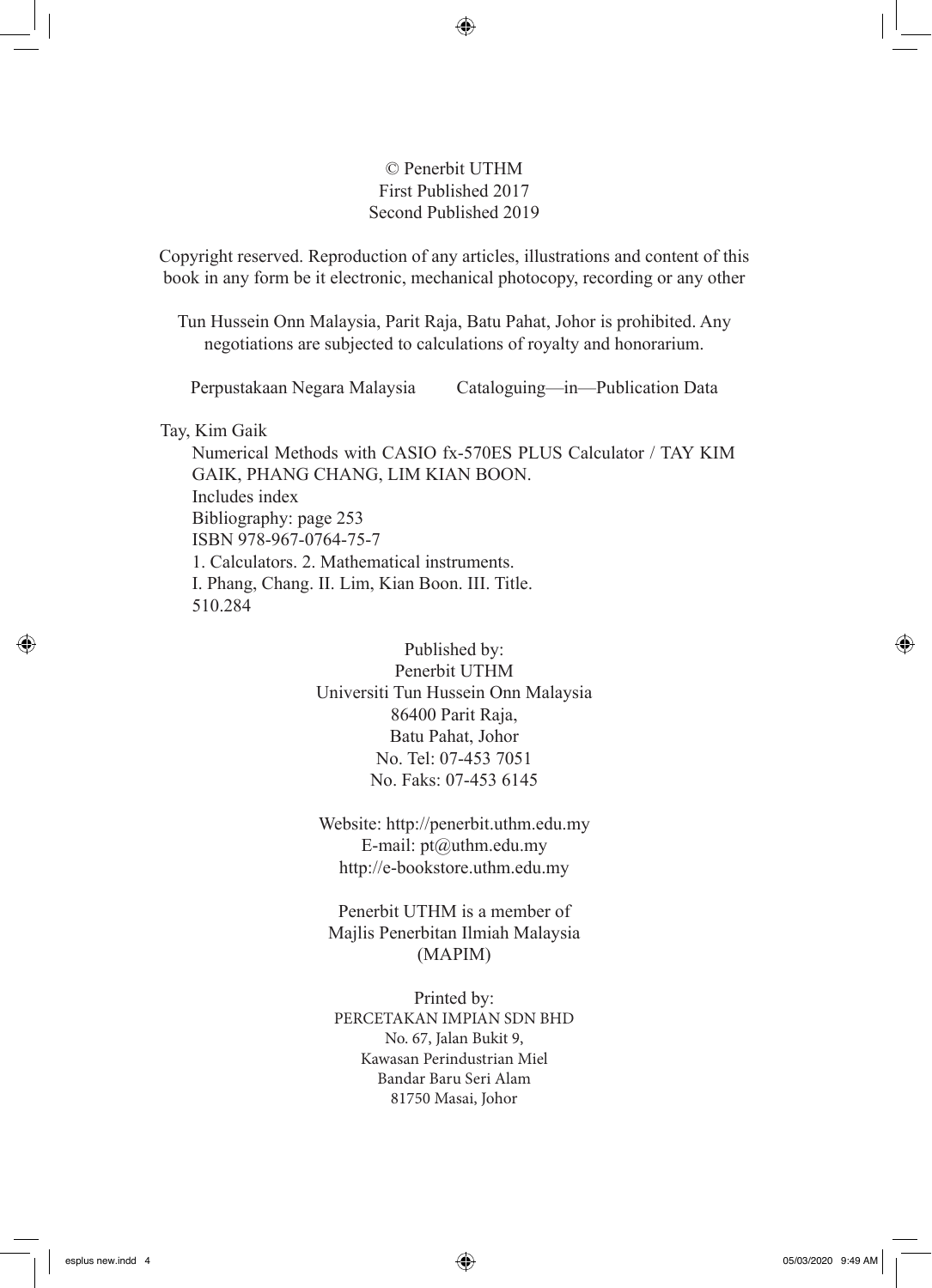**Dedications** 

 $\bigoplus$ 

### To Teoh Eng Soon, Teoh Sin Yee and Teoh Jia Wei To Kuan Kai Chin, Phang Yi Yang and Phang Yi Ler To Ang Yean Cheng

And our parents, families, friends and students.

⊕

 $\bigoplus$ 

v